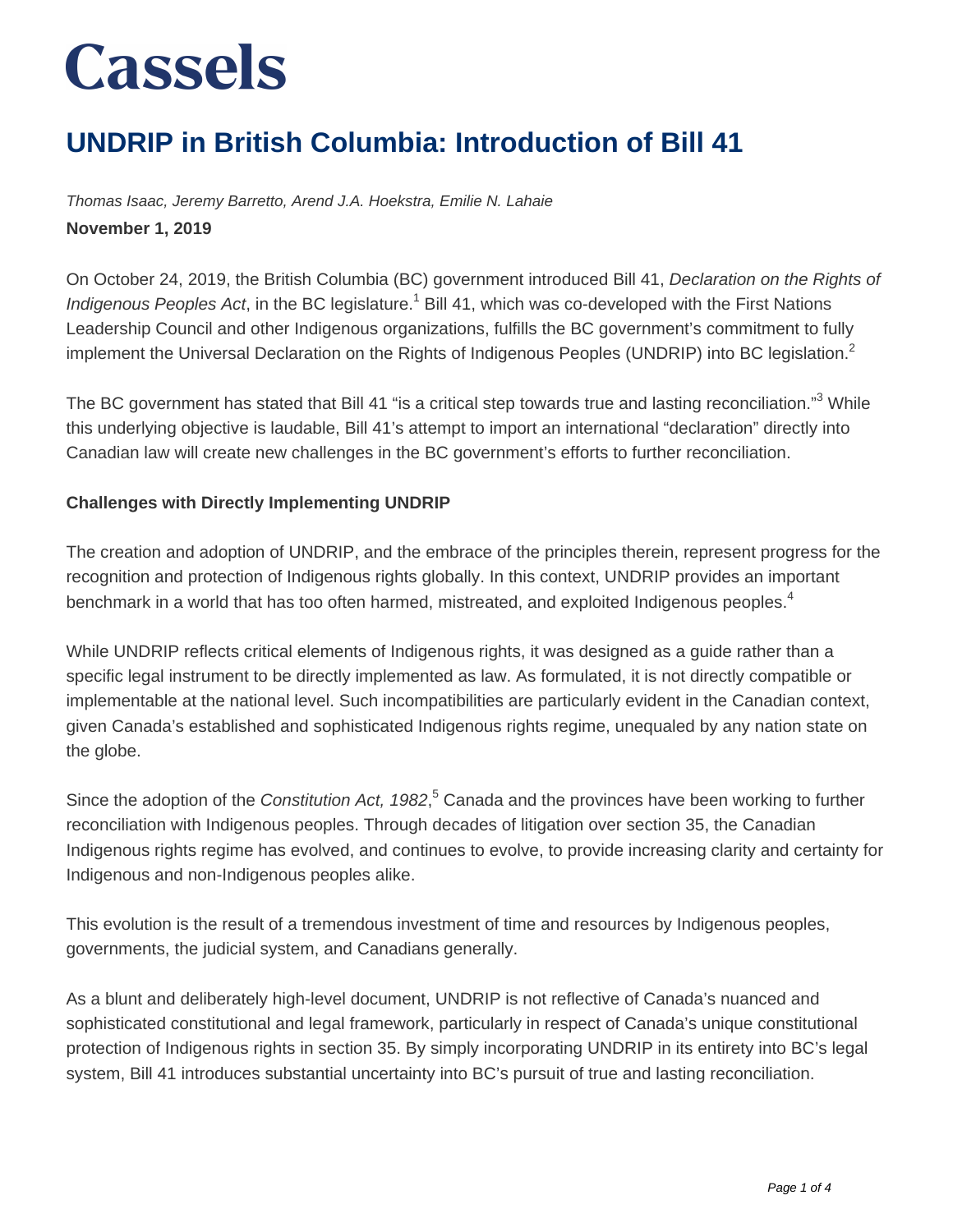#### **Challenges within Bill 41**

In attempting to incorporate UNDRIP into BC legislation, Bill 41 faces a number of implementation challenges.

#### Conflicting Considerations

Subsection 1(2) of Bill 41 requires the BC government to consider the diversity of the Indigenous peoples in BC, including their "distinct languages, cultures, customs, [and] practices," for the purposes of implementing the Bill.<sup>6</sup> This requirement is followed by section 3 of Bill 41, which requires the BC government to "take all measures necessary," in consultation and cooperation with the Indigenous peoples in BC, "to ensure the laws of British Columbia are consistent" with UNDRIP. $<sup>7</sup>$ </sup>

As presently drafted, these two sections present significant, and potentially unresolvable, challenges. In BC, there are approximately 200 distinct First Nations and the Métis.<sup>8</sup> Each of these Indigenous groups have their own unique cultures and traditions. $^9$  Bill 41 fails to contemplate and explain how the BC government's consultation and cooperation process will adapt when conflicts of interest between these diverse Indigenous groups inevitably arise as the BC government attempts to fulfill the requirements of sections 1(2) and 3.

#### Uncertain Application

Subsection 2(a) of Bill 41 affirms the application of UNDRIP to BC laws. This affirmation is followed by the above-mentioned requirement in section 3 of Bill 41 that the BC government "take all measures necessary" to ensure that its laws are consistent with UNDRIP. By imposing the broad standard of "all measures necessary," and not establishing any reasonable limits to these "measures," Bill 41 lacks the specificity, flexibility, and nuance necessary to identify and protect the existing laws and processes that are effective but may not be in strict accordance with UNDRIP. Indeed, it is difficult to ascertain how every single BC law and regulation<sup>10</sup> can be consistent with all 46 articles in UNDRIP.

#### Unclear "Objectives"

Section 4 of Bill 41 requires the BC government to prepare and implement an action plan to achieve the "objectives" of UNDRIP. However, UNDRIP does not contain explicit "objectives," and it does not contain any "aims," "goals," or "intentions." Instead, UNDRIP consists of 24 preambular statements and 46 articles (made up of 74 distinct paragraphs), most of which are broadly-phrased, none of which are referred to as "objectives," and many of which use different language than that emanating from Canada's constitutional and legal framework.

Much has been said about UNDRIP being an aspirational declaration rather than a legally-binding convention. However, Bill 41 places a positive obligation on the BC government to, among other things, consult and cooperate with Indigenous peoples in conforming its laws with UNDRIP. Given this obligation,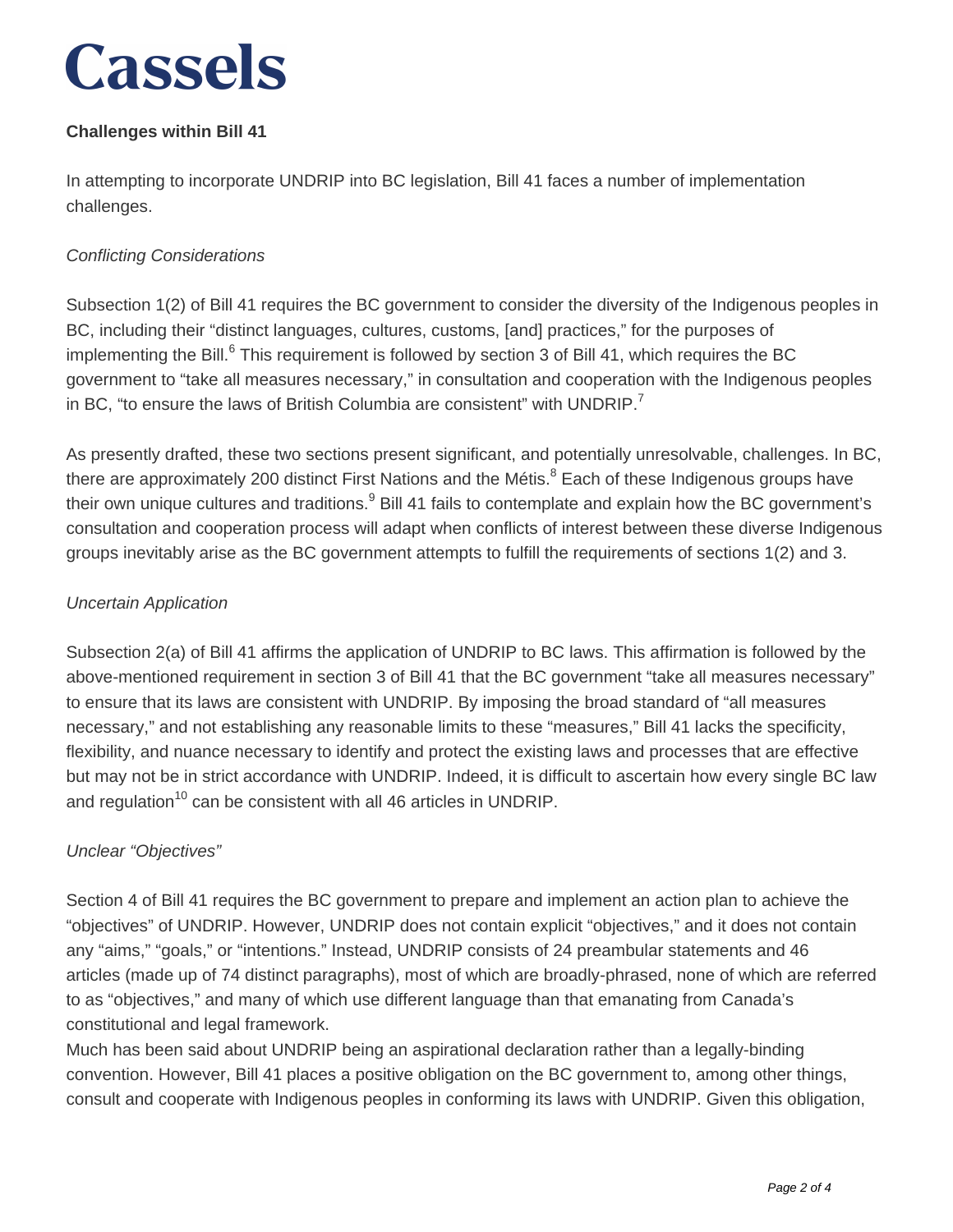namely that every single BC law and regulation must be consistent with the 46 articles (or 74 distinct paragraphs) in UNDRIP in a manner that recognizes the diversity of the Indigenous peoples in BC, it is difficult to see how section 3 can be implemented in any meaningful way. As such, with no transition provisions in Bill 41, the BC government will be challenged to demonstrate its adherence to the requirements of sections 1(2) and 3 from its effective date and into the future.

#### **Concerns with Bill 41 as an Avenue for Reconciliation**

In legislating its endorsement of UNDRIP, the BC government says it aims to form the foundation for the province's work on reconciliation.<sup>11</sup> Reconciliation is not a simple process. Under Canada's Indigenous rights regime, true reconciliation requires a consideration of both the Indigenous perspective and the broader, societal perspective. While reconciliation is used to limit unilateral state action against Indigenous peoples, it is also used to recognize that, at times, broader, societal interests justify potential incursions on Indigenous rights.<sup>12</sup>

In contrast, UNDRIP does not contemplate the term "reconciliation" and does not consider how Indigenous and non-Indigenous peoples can respectfully co-exist or how their interests can be "balanced."<sup>13</sup> Instead, UNDRIP offers the broad proposition that Indigenous rights should prevail over the general welfare of society. For example, UNDRIP requires governments to obtain "free, prior and informed consent" (FPIC) prior to developing any project affecting the lands and territories of Indigenous peoples. FPIC can be interpreted to imply that governments cannot act without the consent of Indigenous peoples even when such actions are matters of general policy for the good of society, and otherwise justifiable under Canadian law. Due to UNDRIP's strict terminology, this concept is particularly problematic in situations where a government decision or project is supported by the majority of affected Indigenous groups, but where there remains one holdout.

As presently drafted, Bill 41 does not account for this fundamental incompatibility, and as such, appears incapable of advancing the very objectives it sets out to achieve.

#### **Opportunities for Bill 41: Taking a Flexible and Nuanced Approach**

Despite the above-mentioned drafting challenges, Bill 41 has the potential to strengthen the relationship between the BC government and Indigenous peoples. In order to realize that potential, the BC government must focus on incorporating precise legislative language that contemplates Canada's established and sophisticated Indigenous rights regime. An amended Bill 41, which implements UNDRIP through a flexible and nuanced approach, would provide BC, and the rest of Canada, with a meaningful template for furthering reconciliation and protecting Indigenous rights.

#### **The authors of this article gratefully acknowledge the contributions of Articling Student Grace Wu.**